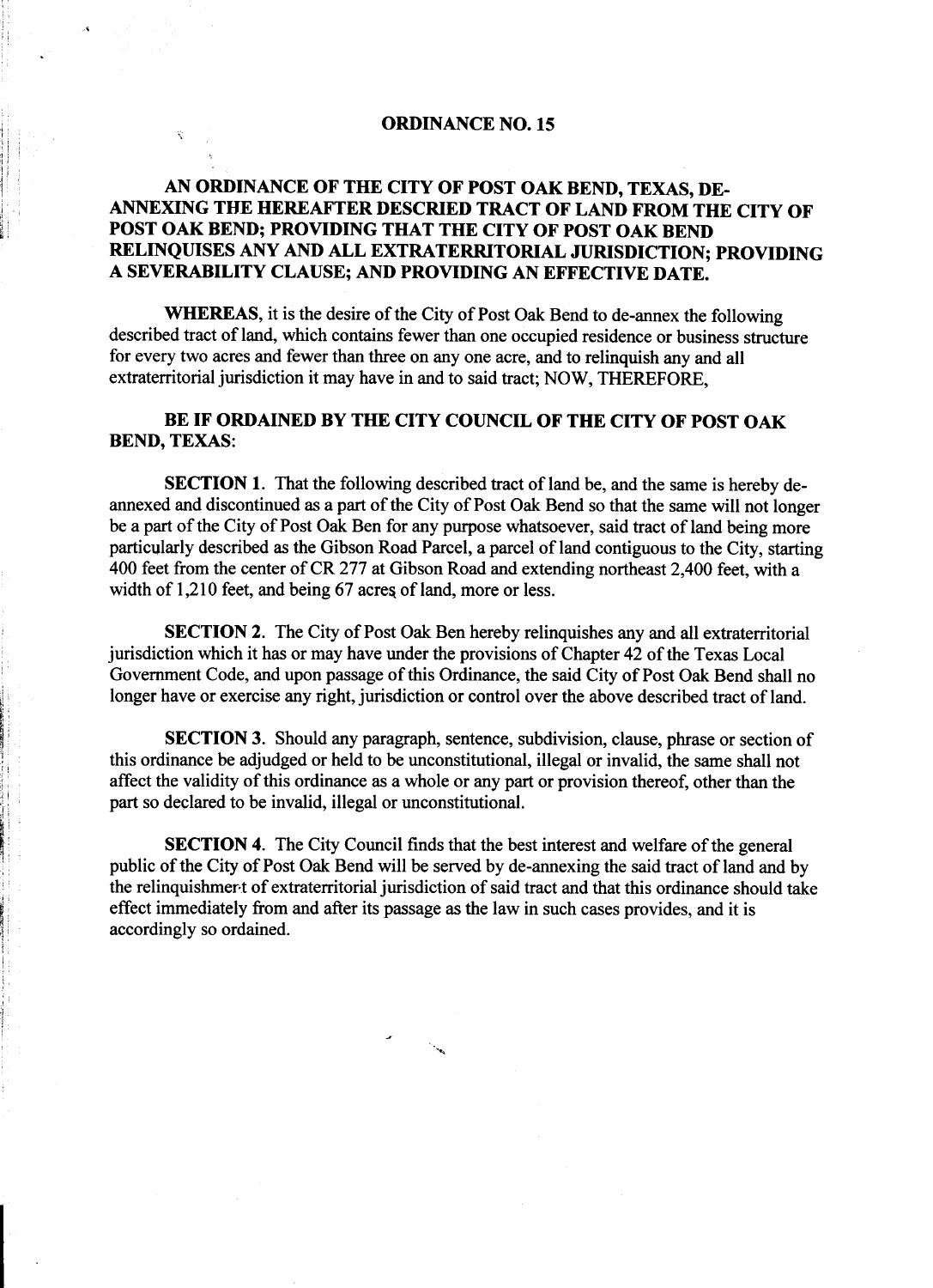DULY PASSED by the City Council of the City of Post Oak Bend, Texas, on the  $\downarrow \downarrow \downarrow$  $d$ ay of  $\epsilon$ N $\epsilon$ u e $\sim$ 

,

~

## APPROVED:

 $\mu \nu$  delha  $\overline{\phantom{a}}$ In the contract of the contract of the contract of the contract of  $\mathbf{M}\mathbf{A}$ 

**ATTEST:** 

 $\alpha$   $\alpha$   $\alpha$   $\alpha$   $\beta$  $\sum_{\text{CIV} \text{ SCRETTARY}}$ 

# APPROVED AS TO FORM:

.'

## CITY ATTORNEY (RLD/1-23-O3)

, .

 $\mathbf{I}$ 

; ;